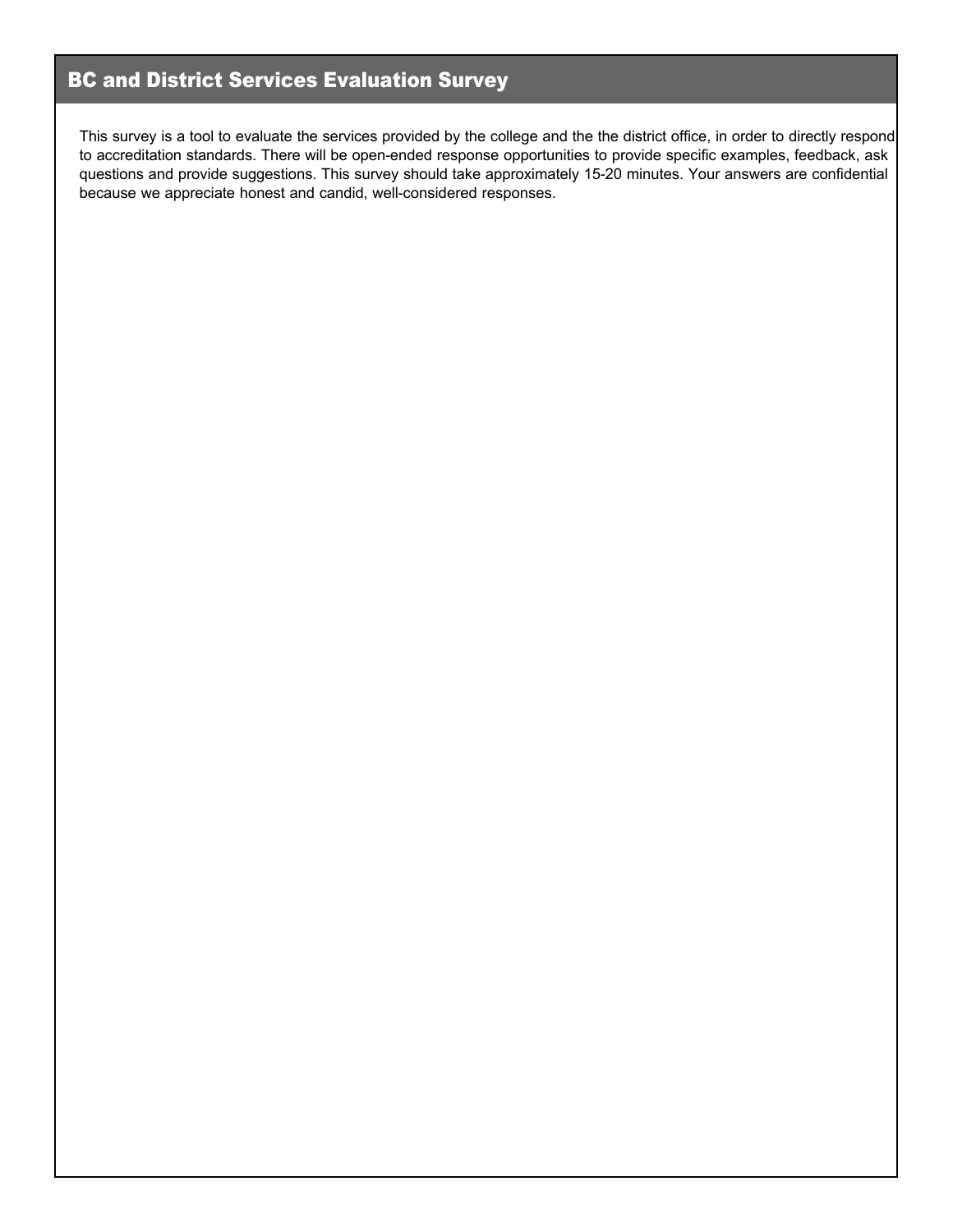Demographics

# 1. How would you describe your position? **\*** 2. How long have you worked for Bakersfield College? **\*** 3. Are you a member of any collegewide committees or councils? **\*** 4. Where is your primary work location? **\***  $O$  Faculty  $O$  Classified Staff  $O$  Administration  $\odot$  Other (please specify)  $\left| \right|$  $\mathbf{v}$  $\heartsuit$  More than 20 years  $\degree$  16-20 years  $O$  11-15 years  $O$  6-10 years  $O$  2-5 years  $O$  Less than 2 years  $O$  Yes  $\overline{\odot}$  No  $O$  Panorama campus  $O$  Delano  $O$  Online

Other (please specify)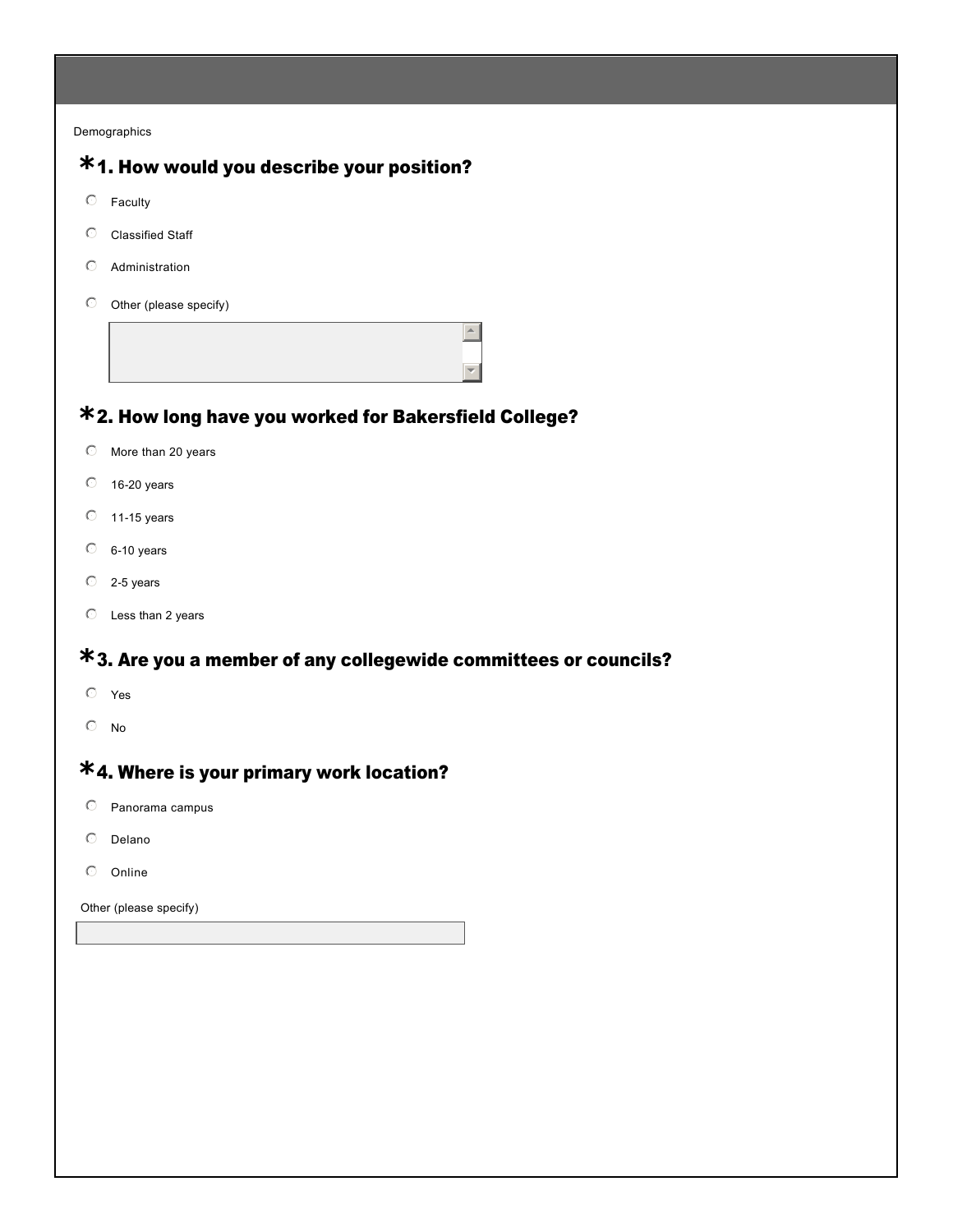| 5. Please check all the committees you are currently serving on at BC. If we missed a<br>committee please type that into the other box.(Optional). |                                                       |  |  |  |  |  |  |
|----------------------------------------------------------------------------------------------------------------------------------------------------|-------------------------------------------------------|--|--|--|--|--|--|
| П                                                                                                                                                  | Academic Senate                                       |  |  |  |  |  |  |
| $\Box$                                                                                                                                             | Academic Senate Executive Board                       |  |  |  |  |  |  |
| $\Box$                                                                                                                                             | Accreditation & Institutional Quality Committee (AIQ) |  |  |  |  |  |  |
| П                                                                                                                                                  | Administrative Council                                |  |  |  |  |  |  |
| П                                                                                                                                                  | <b>Assessment Committee</b>                           |  |  |  |  |  |  |
| $\Box$                                                                                                                                             | <b>Budget Committee</b>                               |  |  |  |  |  |  |
| $\Box$                                                                                                                                             | College Council                                       |  |  |  |  |  |  |
| $\Box$                                                                                                                                             | <b>Committee Chairs</b>                               |  |  |  |  |  |  |
| П                                                                                                                                                  | <b>Curriculum Committee</b>                           |  |  |  |  |  |  |
| $\Box$                                                                                                                                             | Data Coaches                                          |  |  |  |  |  |  |
| П                                                                                                                                                  | <b>Educational Administrators Council</b>             |  |  |  |  |  |  |
| $\Box$                                                                                                                                             | <b>Enrollment Management Committee</b>                |  |  |  |  |  |  |
| П                                                                                                                                                  | EODAC                                                 |  |  |  |  |  |  |
| $\Box$                                                                                                                                             | Equivalency Committee                                 |  |  |  |  |  |  |
| $\Box$                                                                                                                                             | <b>Facilities Committee</b>                           |  |  |  |  |  |  |
| $\Box$                                                                                                                                             | Faculty Chairs/Directors Council (FCDC)               |  |  |  |  |  |  |
| П                                                                                                                                                  | <b>ISIT</b>                                           |  |  |  |  |  |  |
| $\Box$                                                                                                                                             | Making it Happen (MIH)                                |  |  |  |  |  |  |
| П                                                                                                                                                  | <b>President's Cabinet</b>                            |  |  |  |  |  |  |
| □                                                                                                                                                  | Professional Development Committee                    |  |  |  |  |  |  |
| □                                                                                                                                                  | Program Review Committee                              |  |  |  |  |  |  |
| $\Box$                                                                                                                                             | Safety Advisory Committee                             |  |  |  |  |  |  |
| □                                                                                                                                                  | Student Affairs Leadership Team (SALT)                |  |  |  |  |  |  |
| $\Box$                                                                                                                                             | SGA                                                   |  |  |  |  |  |  |
| П<br><b>SGA Executive Board</b>                                                                                                                    |                                                       |  |  |  |  |  |  |
| Other (please specify)                                                                                                                             |                                                       |  |  |  |  |  |  |
|                                                                                                                                                    |                                                       |  |  |  |  |  |  |
|                                                                                                                                                    |                                                       |  |  |  |  |  |  |
|                                                                                                                                                    |                                                       |  |  |  |  |  |  |
|                                                                                                                                                    |                                                       |  |  |  |  |  |  |
|                                                                                                                                                    |                                                       |  |  |  |  |  |  |
|                                                                                                                                                    |                                                       |  |  |  |  |  |  |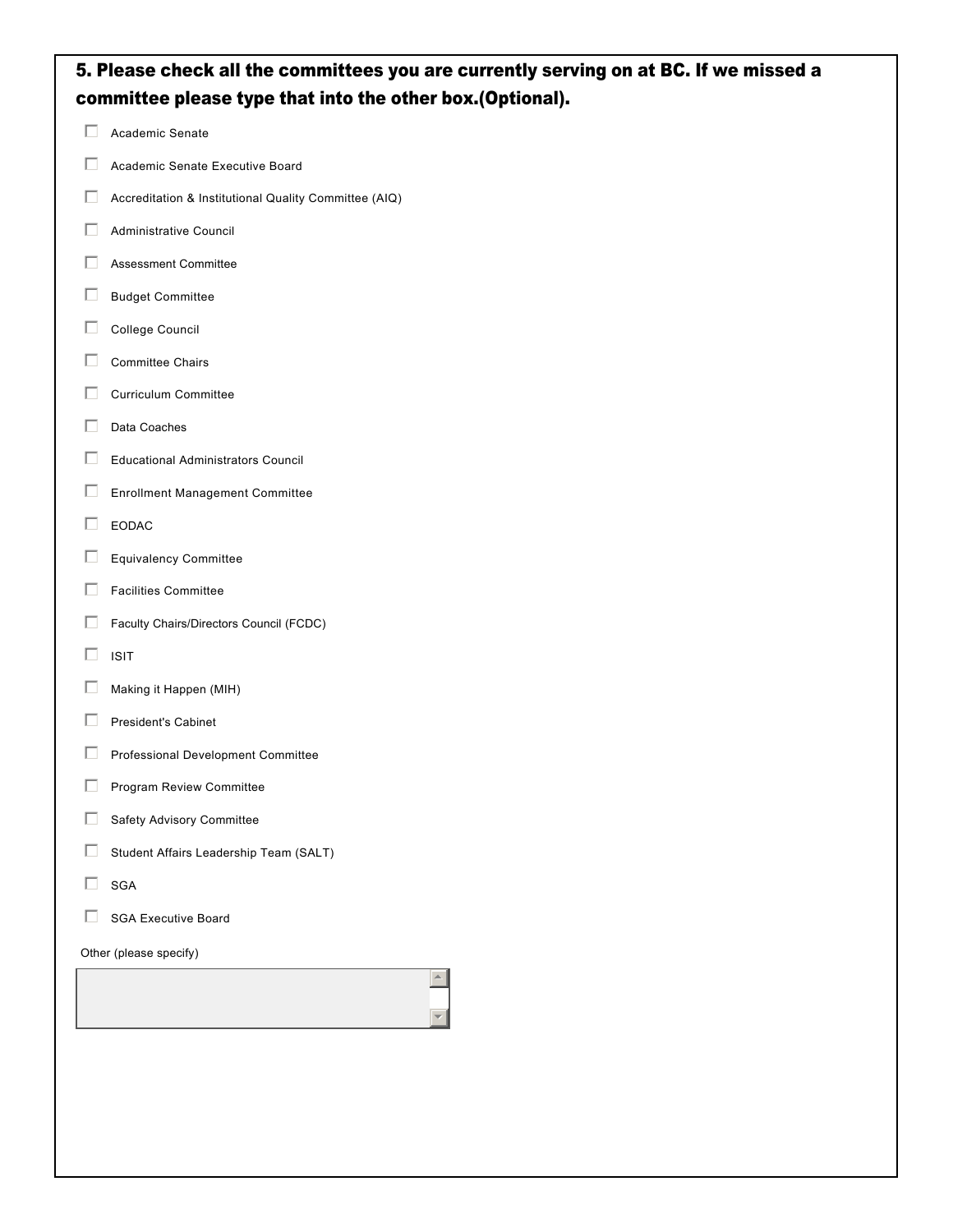# Bakersfield College Services

Please evaluate the following Bakersfield College Services where you have some experience, if you have no experience please select not applicable. Where applicable please provide specific examples of why you answered about a specific service

#### 6. The following Bakersfield College service areas provide effectve and adequate **\*** support

|                                   | Strongly Agree | Agree   | Somewhat<br>Agree | Somewhat<br>Disagree | <b>Disagree</b> | Strongly<br>Disagree | Not Applicable |
|-----------------------------------|----------------|---------|-------------------|----------------------|-----------------|----------------------|----------------|
| Admissions and Records            | $\circ$        | $\circ$ | $\bigcirc$        | $\odot$              | $\circ$         | $\odot$              | $\circledcirc$ |
| Assessment/Testing                | $\bigcirc$     | $\circ$ | $\circ$           | $\bigcirc$           | $\bigcirc$      | $\circ$              | $\circ$        |
| <b>Bookstore</b>                  | $\circ$        | $\circ$ | $\circ$           | $\odot$              | $\circ$         | $\circ$              | $\circledcirc$ |
| <b>Business Services</b>          | $\circ$        | $\circ$ | $\circ$           | $\bigcirc$           | $\circ$         | $\circ$              | $\circ$        |
| <b>Facilities Scheduling</b>      | $\circ$        | $\circ$ | $\circ$           | $\circ$              | $\circ$         | $\circ$              | $\circ$        |
| <b>Food Services</b>              | $\bigcirc$     | $\circ$ | $\odot$           | $\bigcirc$           | $\circ$         | $\circ$              | $\circ$        |
| <b>Health Center</b>              | $\circ$        | $\circ$ | $\circ$           | $\odot$              | $\odot$         | $\bigcirc$           | $\circ$        |
| <b>Information Services</b>       | $\circ$        | $\circ$ | $\odot$           | $\bigcap$            | $\circ$         | $\circ$              | $\circ$        |
| Mail room                         | $\circ$        | $\circ$ | $\circ$           | $\circ$              | $\circ$         | $\circ$              | $\odot$        |
| Maintenance and Operations        | $\circ$        | $\circ$ | $\circ$           | $\bigcap$            | $\circ$         | $\circ$              | $\circ$        |
| Marketing and Public<br>Relations | $\bigcirc$     | $\circ$ | $\circ$           | $\bigcap$            | $\circ$         | $\circ$              | $\circ$        |
| <b>Media Services</b>             | $\circ$        | $\circ$ | $\circ$           | $\odot$              | $\bigcirc$      | $\bigcirc$           | $\circ$        |
| Print shop                        | $\circ$        | $\circ$ | $\circledcirc$    | $\bigcirc$           | $\circ$         | $\circ$              | $\circ$        |
| <b>Public Safety</b>              | $\circ$        | $\odot$ | $\circ$           | $\circ$              | $\circ$         | $\circ$              | $\circ$        |
| Safety Office                     | $\circ$        | $\circ$ | $\circ$           | $\circ$              | $\circ$         | $\circ$              | $\circ$        |
| Shipping and Receiving            | $\circ$        | $\circ$ | $\circ$           | $\odot$              | $\circ$         | $\circ$              | $\circ$        |
| <b>Health Center</b>              | $\bigcirc$     | $\circ$ | $\circ$           | $\bigcirc$           | $\circ$         | $\bigcirc$           | $\circ$        |

 $\blacktriangle$ 

6

Other (please specify examples for particular service areas)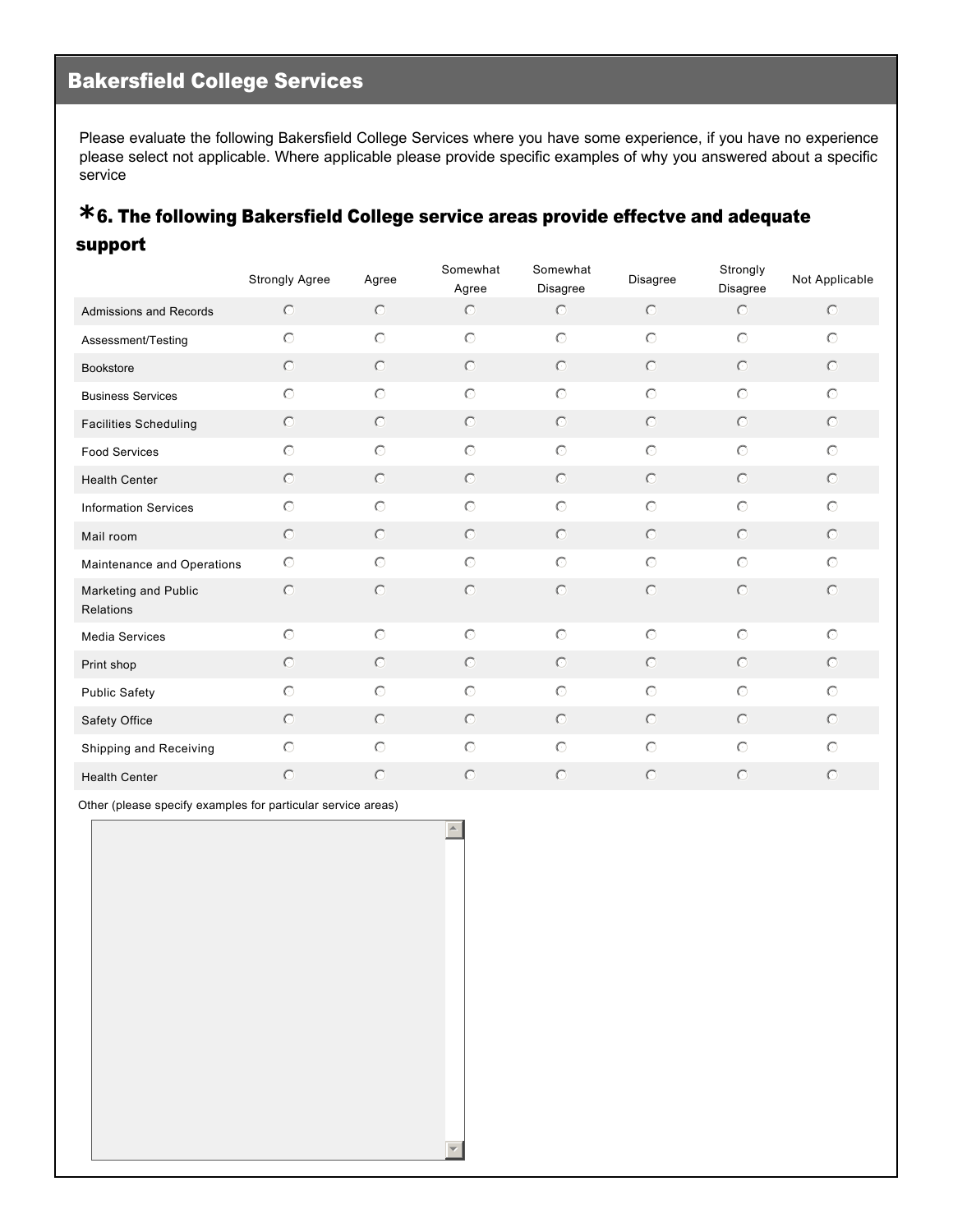#### Questions from Accreditation Standard IV.D.

This section of the survey collects data directly related accreditation report progress."The 2013 Follow Up report included two proposals regarding evaluation of effective district services made by the Bakersfield College Program Review Committee. The proposals were submitted to the Academic Senate and College Council. They then moved to District Consultation Council for consideration.

Program Review Committee Proposal #1: The Bakersfield College Program Review Committee recommends to the KCCD that there be a standardized model (such as program review) for evaluating their processes on a timeline such as a 3 year cycle. When this is approved, Institutional Research and Planning will create a draft form. Those areas to be reviewed include Finance (Construction, Bonds, CFO, Business Services), Human Resources, Operational Management (which includes IT), Vice Chancellor of Educational Services (even though currently an empty position, it has other functions under it that are still being handled), General Counsel, Associate Chancellor of Governmental & External Relations, and Institutional Research and Planning."

Questions 7 13 of the survey asks for your input on District Office Services in an attempt to evaluate 2014 Accreditation Standard IV D.2 which states that the district/system "ensures that the colleges receive effective and adequate district/system provided services to support the colleges in achieving their missions."

Please note the new BC mission, "Bakersfield College provides opportunities for students from diverse economic, cultural, and educational backgrounds to attain degrees and certificates, workplace skills, and preparation for transfer. Our rigorous and supportive learning environment fosters students' abilities to think critically, communicate effectively, and demonstrate competencies and skills in order to engage productively in their communities and the world."

Each question will provide the description\* of the district service to be evaluated and then ask you to agree or disagree with the statement in Accreditation Standard IV.D.2 based upon your own experience. Please provide open-ended responses regarding specific examples related to the service. Please use unable to evaluate if you have no first hand experience with the service.

\*The descriptions of the services are taken from the adopted budget document for 201415 and the Institutional Research Department description is from the kccd.edu website.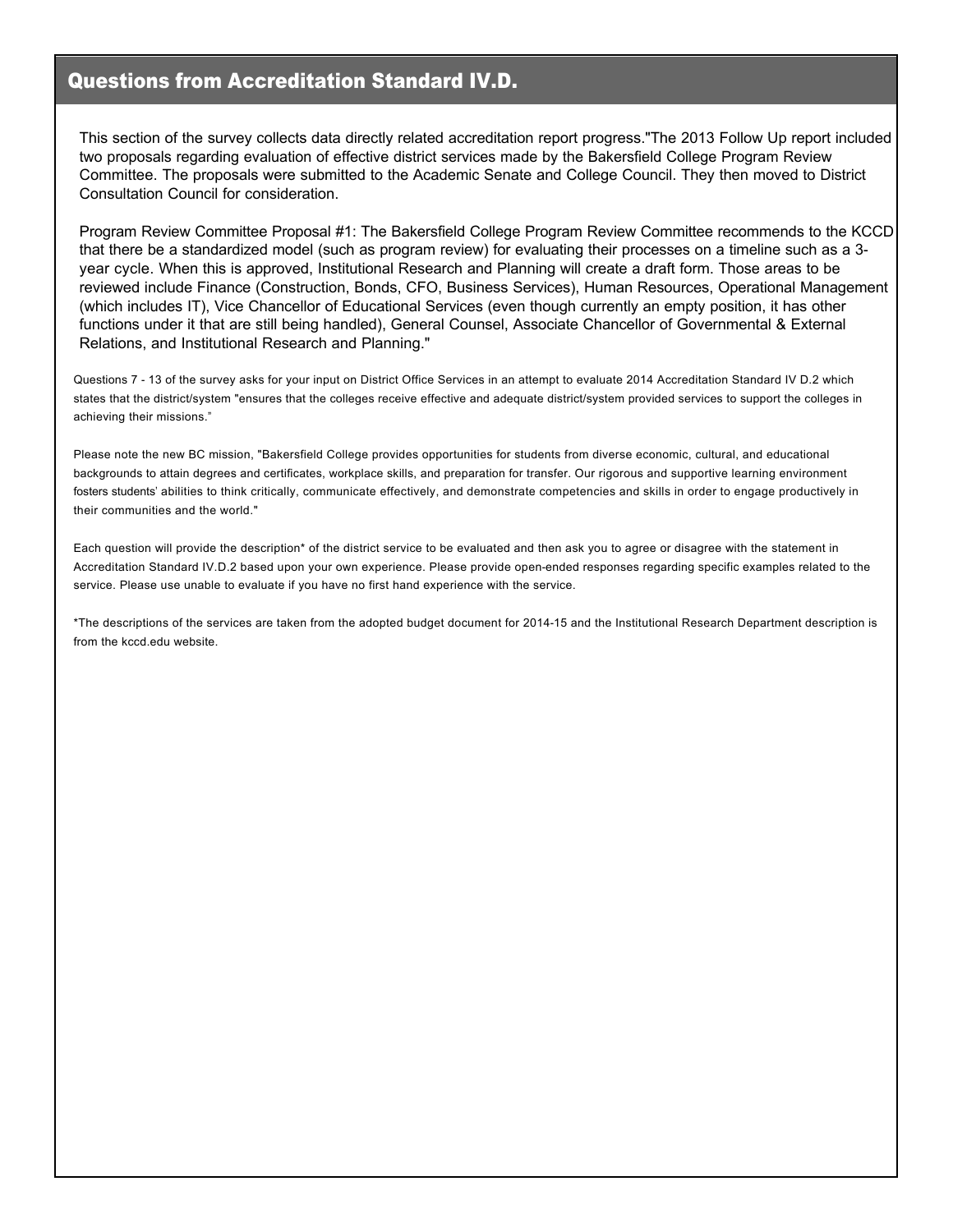#### Evaluation of District Services to Support the College Mission

Service 1:The KCCD Chancellor's Office "provides district-wide strategic direction and leadership; develops and implements district board policies and procedures; coordinates district general legal counsel, serves as liaison with local and federal agencies; conducts internal audit activities; provides institutional research and reporting; reports analysis and implementation of legislation and regulations and external and governmental affairs."

 $\overline{a}$ 

6

### 7. The KCCD Chancellor's Office ensures that the college receives "effective and **\*** adequate district/system provided services to support "the college in achieving its mission."

- $\heartsuit$  Strongly agree
- $O$  Agree
- $O$  Neutral
- $O$  Disagree
- $O$  Strongly disagree
- $\circ$  Unable to evaluate

Please share any specific examples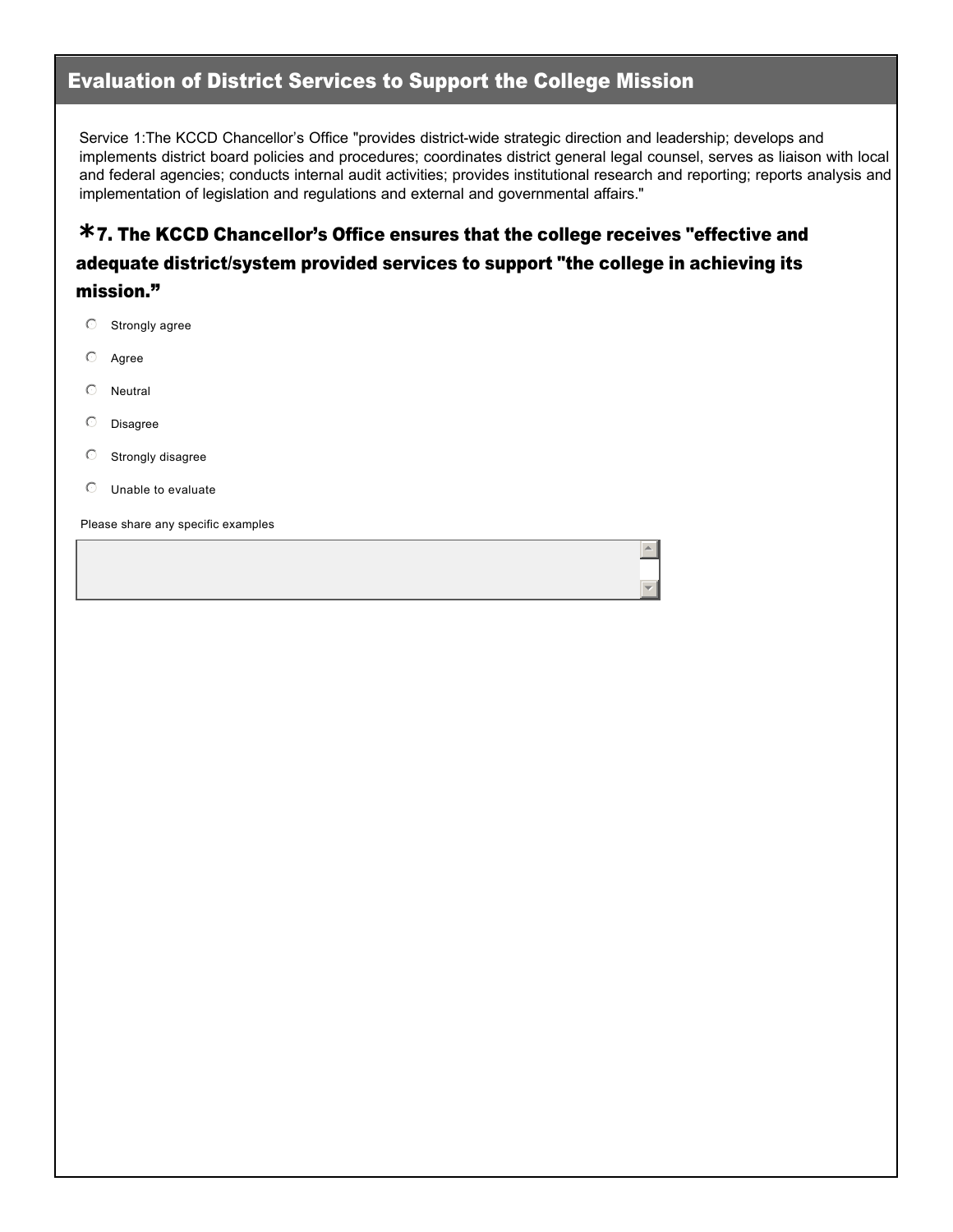#### Evaluation of KCCD Services to Support the College Mission

Service 2: KCCD Educational Services "directs strategic and tactical planning; coordinates instructional and student services programs; serves as accreditation liaison with the colleges; coordinates workforce and economic development programs, monitors compliance with state and federal regulations and reporting; and serves as liaison with local, state and national agencies."

### 8. The KCCD Educational Services ensures that the college receives "effective and **\*** adequate district/system provided services to support" the college in achieving its mission."

 $\blacktriangle$ 

6

- $\heartsuit$  Strongly agree
- $O$  Agree
- $O$  Neutral
- $O$  Disagree
- $O$  Strongly disagree
- $\circ$  Unable to evaluate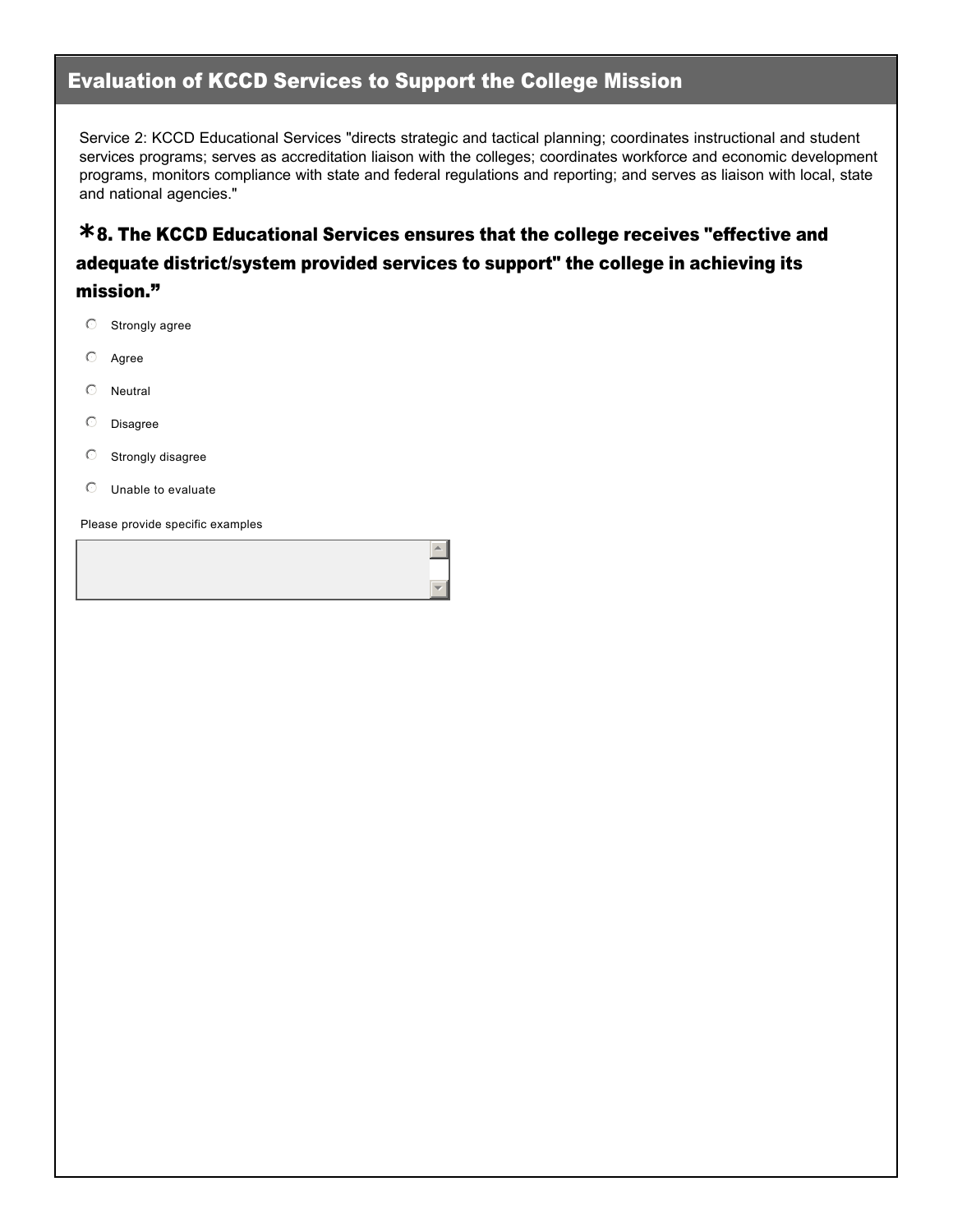#### Evaluation of District Services to Support the College Mission

Service 3: Business Services "facilitates district-wide development of accounting systems and procedures, compliance and budget control, risk management, coordination of all external audits, investment and cash flow management and reporting, mandated costs, purchasing and financial regulatory reporting, districtwide contract approvals and administration, fixed assets, and preparation of the district-wide financial statements, in accordance with generally accepted accounting principles.

#### 9. The KCCD Business Services office ensures that the college receives "effective and **\*** adequate district/system provided services to support" the college in achieving its mission.

 $\overline{a}$ 

6

- $\circ$  Strongly agree
- $O$  Agree
- $\heartsuit$  Neutral
- $\circ$  Disagree
- $\heartsuit$  Strongly disagree
- $\heartsuit$  Unable to evaluate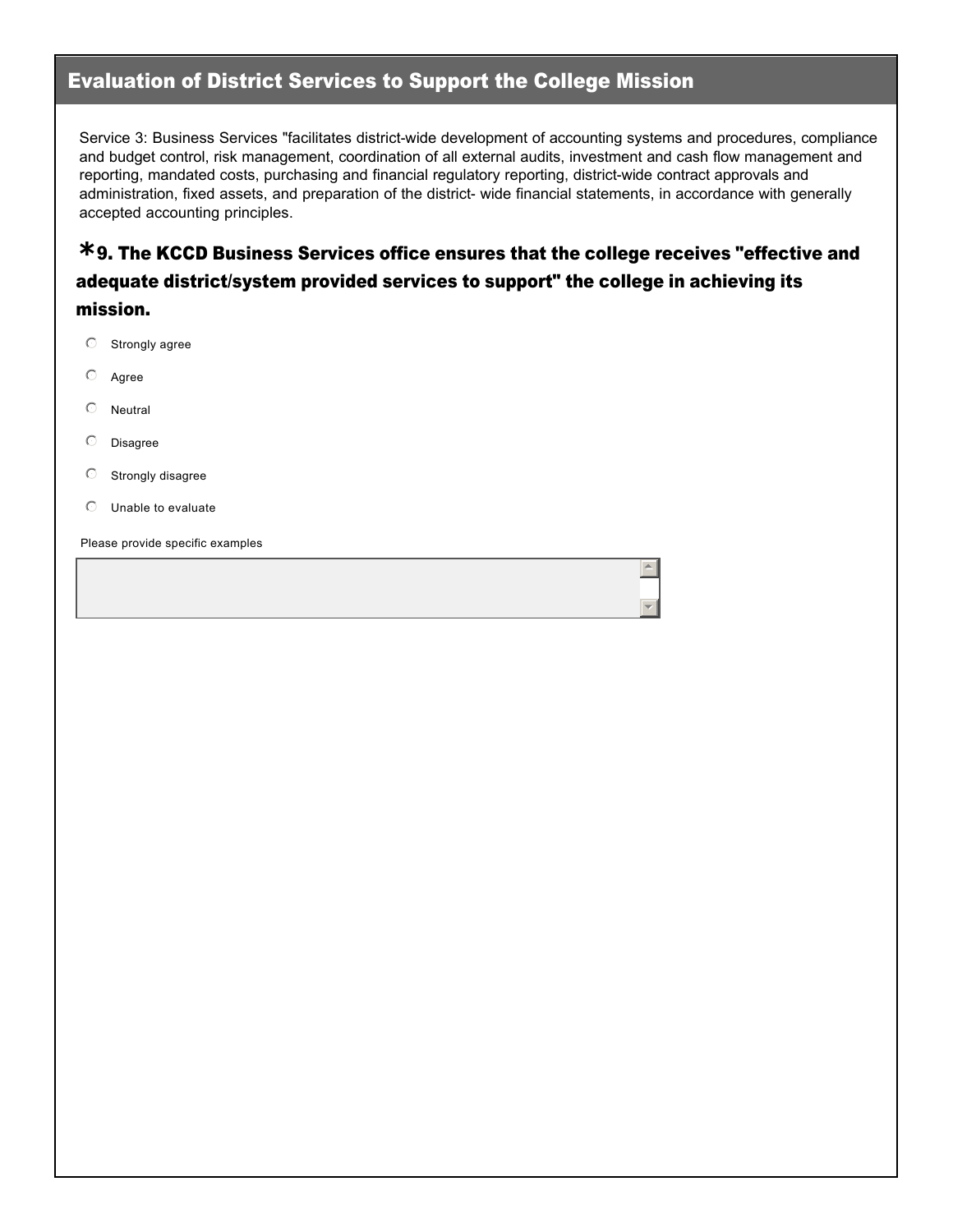#### Part 2: Evaluation of District Services to Support the College Mission

Service 4: KCCD Human Resources provides"district-wide services to all employees; serves as internal consultants to management, functioning as an advocate of employees; facilitates employment benefits and labor relations (including collective bargaining) for all employee groups; recruits new employees; maintains staff diversity; supports activities related to health and safety, workers compensation, training, labor contract administration, payroll, grievances, and compliance with federal, state and local labor laws, policy and procedures."

### 10. The KCCD Human Resources Services ensure that the college receives "effective **\*** and adequate district/system provided services to support" the college in achieving its mission.

 $\circ$  Strongly agree  $O$  Agree  $O$  Neutral  $O$  Disagree  $\heartsuit$  Strongly disagree  $\circ$  Unable to evaluate Please provide specific examples

Service 5: KCCD Information Technology Services support "information technology efforts of the three colleges and their centers, for more than 39,000 students, about 1,300 faculty and staff, and 3,600 computers; supports administrative technology needs of college and district operations."

 $\triangle$ 

 $\mathbf{v}$ 

 $\overline{a}$ 

6

#### 11. KCCD Information Technology services ensure that the college receives "effective **\*** and adequate district/system provided services to support" the college in achieving its mission."

- $\circledcirc$  Strongly agree
- $\heartsuit$  Agree
- $\circ$  Neutral
- $\circ$  Disagree
- $\heartsuit$  Strongly disagree
- $\heartsuit$  Unable to evaluate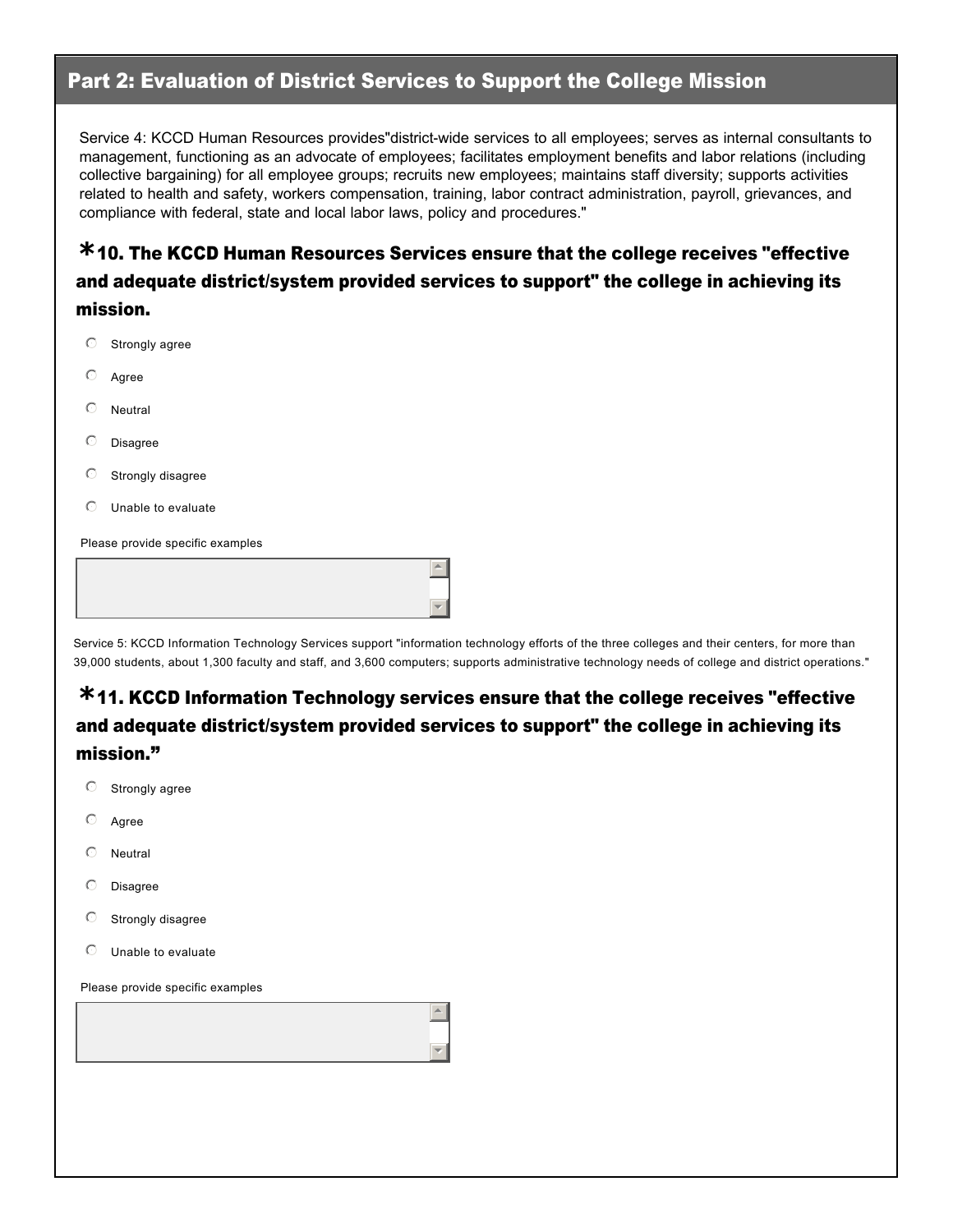#### Part 2 District Services Evaluation Survey

Service 6: KCCD Facilities Services provides"district-wide facilities planning and construction management services, including district-wide capital outlay and scheduled maintenance projects for new and modernization construction projects; coordinates all district-wide construction compliance requirements."

#### 12. KCCD Facilities Services ensures that the college receives "effective and adequate **\*** district/system provided services to support" the college in achieving its mission.

 $\blacktriangle$ 

6

- $\heartsuit$  Strongly agree
- $O$  Agree
- $\heartsuit$  Neutral
- $O$  Disagree
- $O$  Strongly disagree
- $\circ$  Unable to evaluate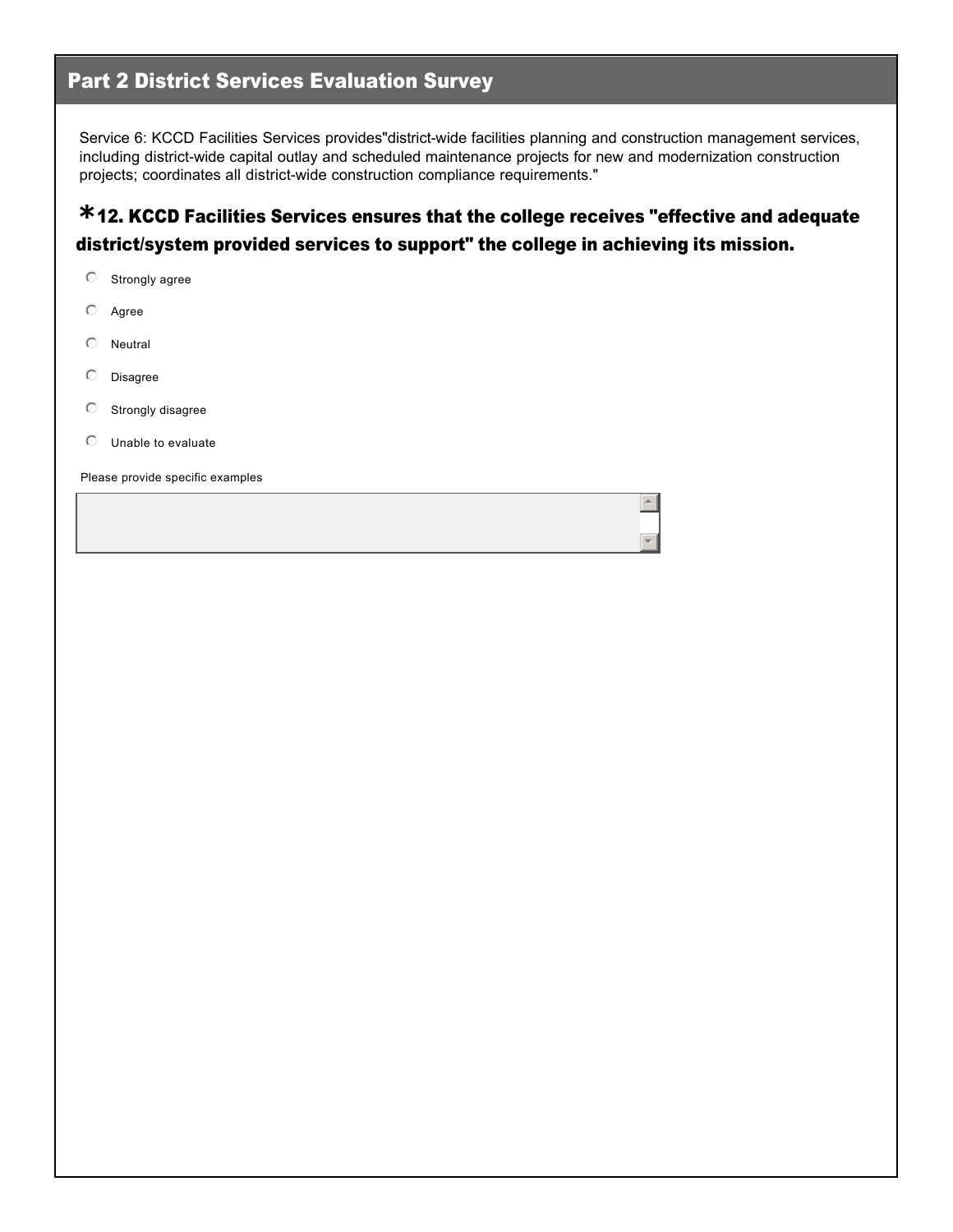#### Part 2: District Services Evaluation Survey

The role of KCCD Institutional Research Services is to provide "quality information and analysis to support planning, decision-making, and assessment throughout the Kern Community College District."

13. The centralization of the Institutional Research function ensures that the college **\*** receives "effective and adequate district/system provided services to support" the college in achieving its mission.

 $\triangle$ 

6

- $\heartsuit$  Strongly agree
- $\circ$  Agree
- $\heartsuit$  Neutral
- $O$  Disagree
- $\circledcirc$  Strongly disagree
- $\heartsuit$  Unable to evaluate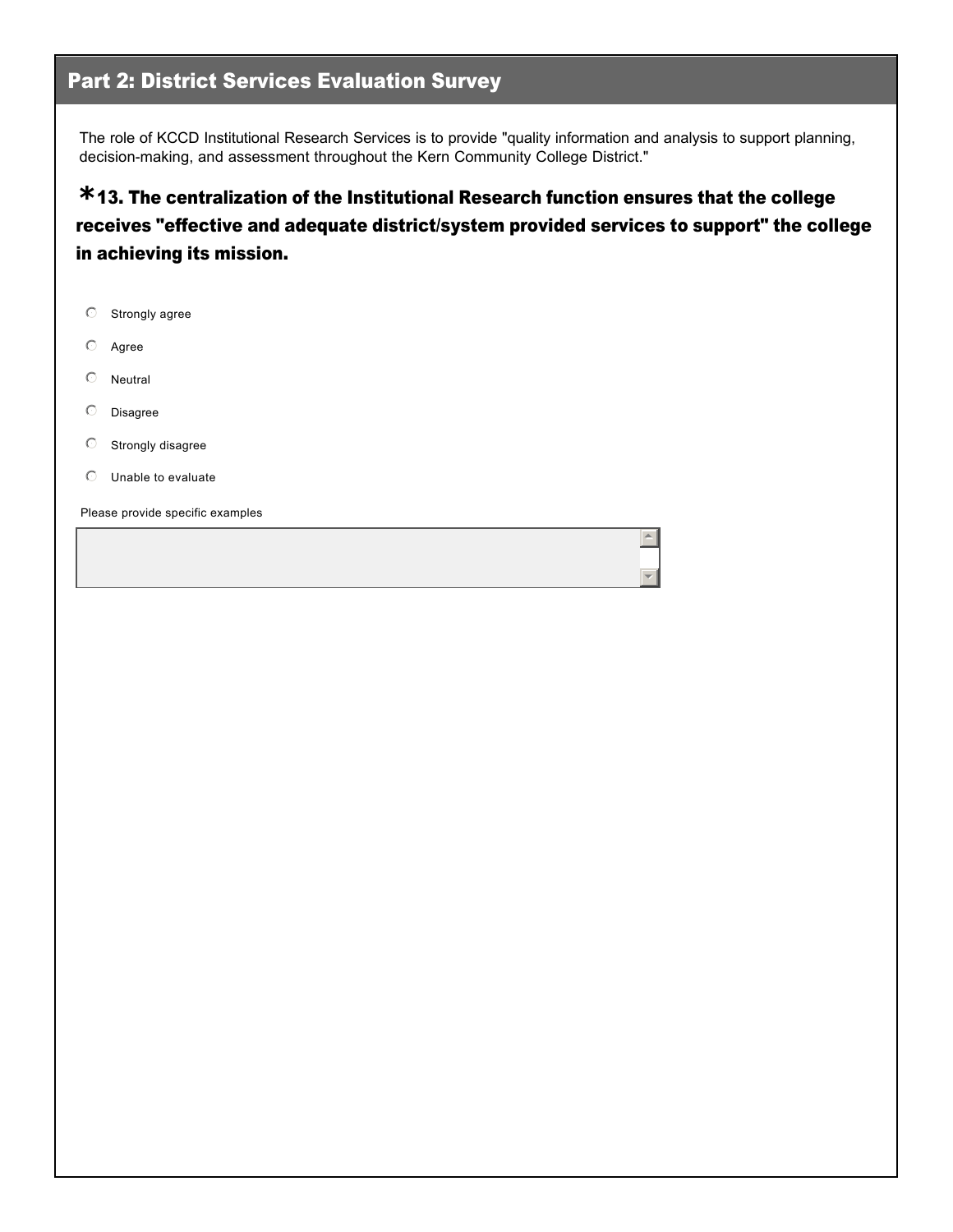# Questions from the previous 2011 BC survey

Questions 14 - 21 of the survey are identical to the 2011 BC Employee Accreditation survey in order to compare responses. Please answer the questions as they relate to your work at BC.

# 14. The BC president provides effective leadership **\***

- $\heartsuit$  Strongly Agree
- $\odot$  Agree
- $O$  Somewhat Agree
- $O$  Somewhat Disagree
- $O$  Disagree
- $O$  No Opinion

Other (please specify)

#### 15. The District clearly delineates the operational responsibilities and functions of the **\*** District from those of the College.

- $\heartsuit$  Strongly Agree
- $O$  Agree
- $O$  Somewhat Agree
- $O$  Somewhat Disagree
- $O$  Disagree
- $O$  No Opinion

# 16. The District clearly delineates the operational functions of the District from those of **\***

#### the

#### colleges.

- $\heartsuit$  Strongly Agree
- $O$  Agree
- $\circ$  Somewhat Agree
- $O$  Somewhat Disagree
- $O$  Disagree
- $O$  No Opinion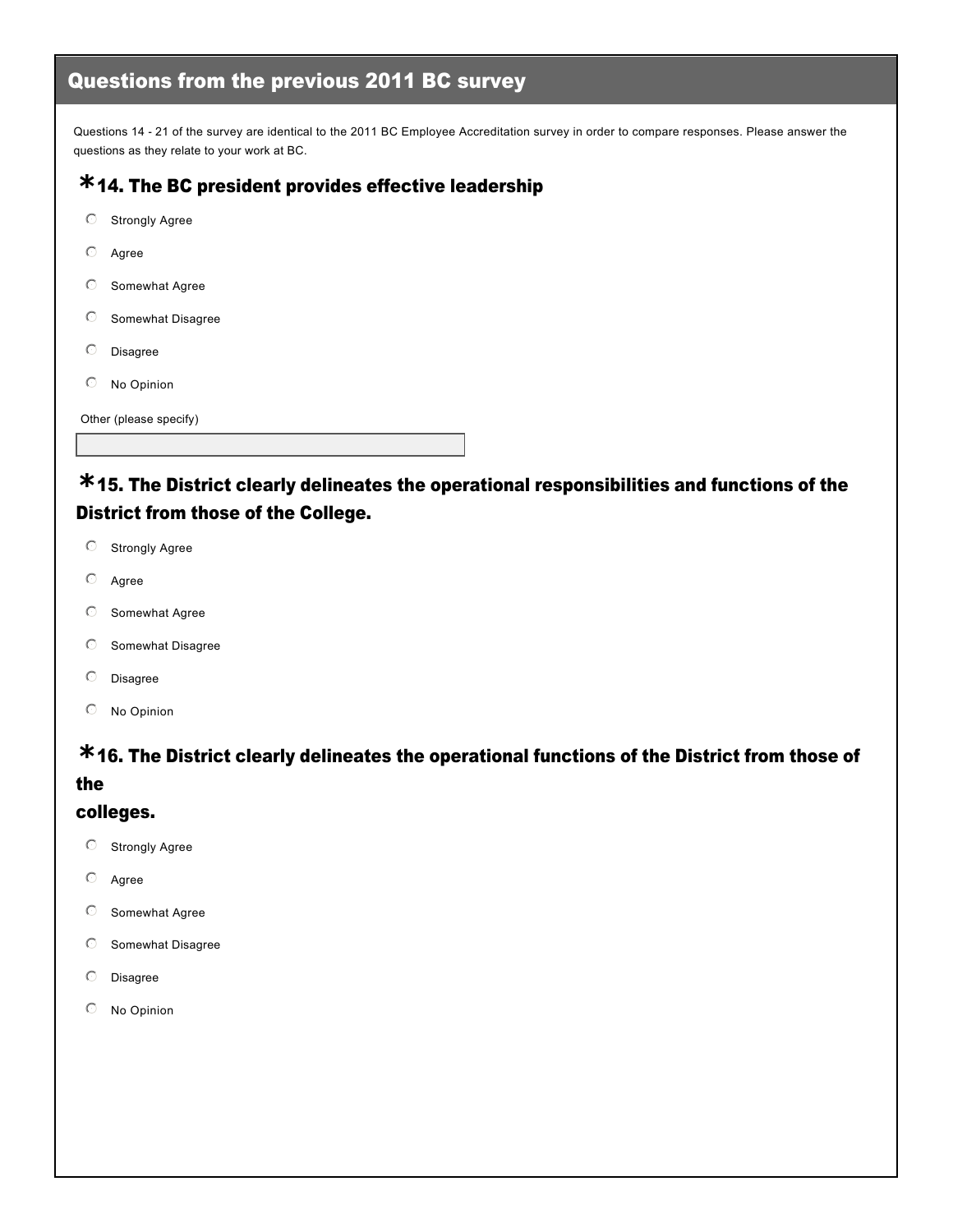#### 17. The District provides effective services that support the colleges in their missions **\*** and

#### functions.

- $O$  Strongly Agree
- $O$  Agree
- $O$  Somewhat Agree
- $O$  Somewhat Disagree
- $O$  Disagree
- $O$  No Opinion

# 18. The District effectively controls its expenditures. **\***

- $\circledcirc$  Strongly Agree
- $O$  Agree
- $O$  Somewhat Agree
- $O$  Somewhat Disagree
- $O$  Disagree
- $O$  No Opinion

# 19. The Kern Community College DIstrict effectively controls its expenditures. **\***

- $\heartsuit$  Strongly Agree
- $O$  Agree
- $O$  Somewhat Agree
- $O$  Somewhat Disagree
- $O$  Disagree
- $O$  No Opinion

# 20. The District and colleges effectively communicate. **\***

- $\heartsuit$  Strongly Agree
- $O$  Agree
- $\heartsuit$  Somewhat Agree
- $\odot$  Somewhat Disagree
- $O$  Disagree
- $O$  No Opinion

Other (please specify examples)